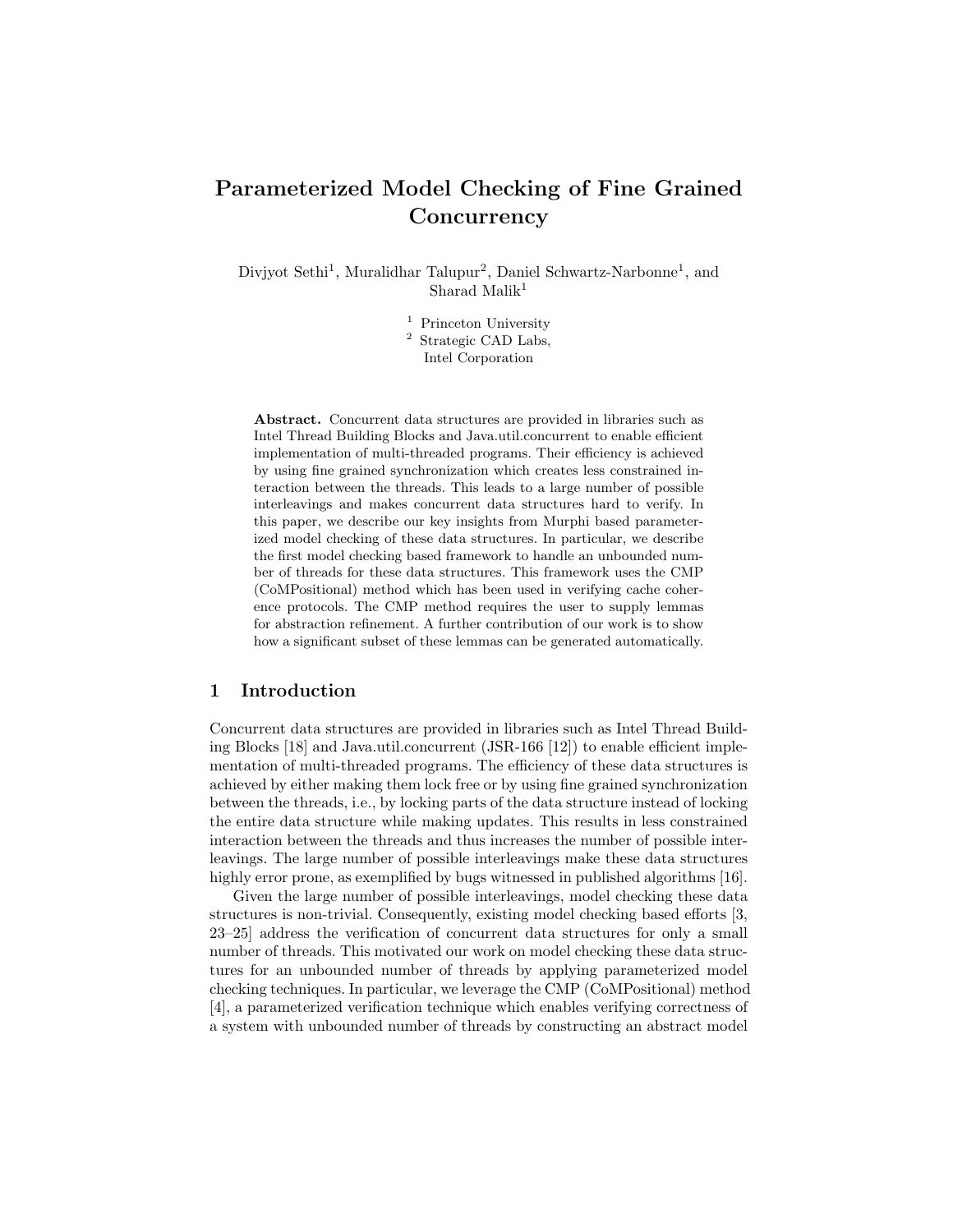which consists of only a small number of threads and an environment thread. This technique has been successfully used in verifying message passing systems like cache coherence protocols [17, 19]. The CMP Method is discussed below:

## 1.1 The CMP Method

The CMP method is used to verify symmetric parameterized systems. A symmetric parameterized system,  $P(N)$ , consists of N identical threads with ids 1..N. The properties which we verify on these systems using the CMP method are of the form  $\forall i \in [1..N]. \Phi(i)$ , where  $\Phi(i)$  is a propositional logic formula on the variables of thread  $i$  and shared variables. The CMP method first constructs an abstract model which consists of one thread from the original system (say thread 1 since the system is symmetric) and an abstract thread (named Other) that over-approximates the remaining threads (the environment). Then, if the property  $\Phi(1)$  holds on thread 1 in the abstract model,  $\forall i \in [1..N].\Phi(i)$  holds for  $P(N)$  by symmetry. The verification of the abstract model is done by using a model checker (in our case Murphi).

Since the constructed abstract model is an over approximation, the model checker may report spurious counterexamples. In order to remove these counterexamples, the user needs to refine the model by coming up with candidate lemmas which constrain the abstraction.

While the CMP method requires human guidance in the form of supplying candidate lemmas, it essentially uses a model checker as an assistant and transfers most of the proof burden to it. The key difference between the CMP method and theorem proving based techniques then is that the former leverages a model checker. Thus, the lemmas supplied to the CMP method need not be inductive. Theorem proving techniques on the other hand require that all the invariants together with the properties under check be inductive. Further, in practice far fewer lemmas have to be supplied while using the CMP method [19]. The CMP method has been successfully used to verify large scale industrial cache coherence protocols which are significantly larger than the distributed protocols handled by pure theorem proving methods [17].

Mining candidate lemmas To reduce the manual effort of supplying candidate lemmas on the user and to accelerate the proof convergence, we show how several of the candidate lemmas required to refine the abstract model can be mined from the execution trace of a single thread. We use Daikon [6] for this purpose. Daikon takes in program execution traces and infers a collection of candidate invariants for the program that are based on invariant templates. Note that while the candidate lemmas generated using Daikon might be false, the CMP method also checks the lemmas used. Any false candidates are eliminated without affecting the soundness of the proof [11]. It is this feature of the CMP method that allows us to use an off-the-shelf invariant generator without compromising soundness.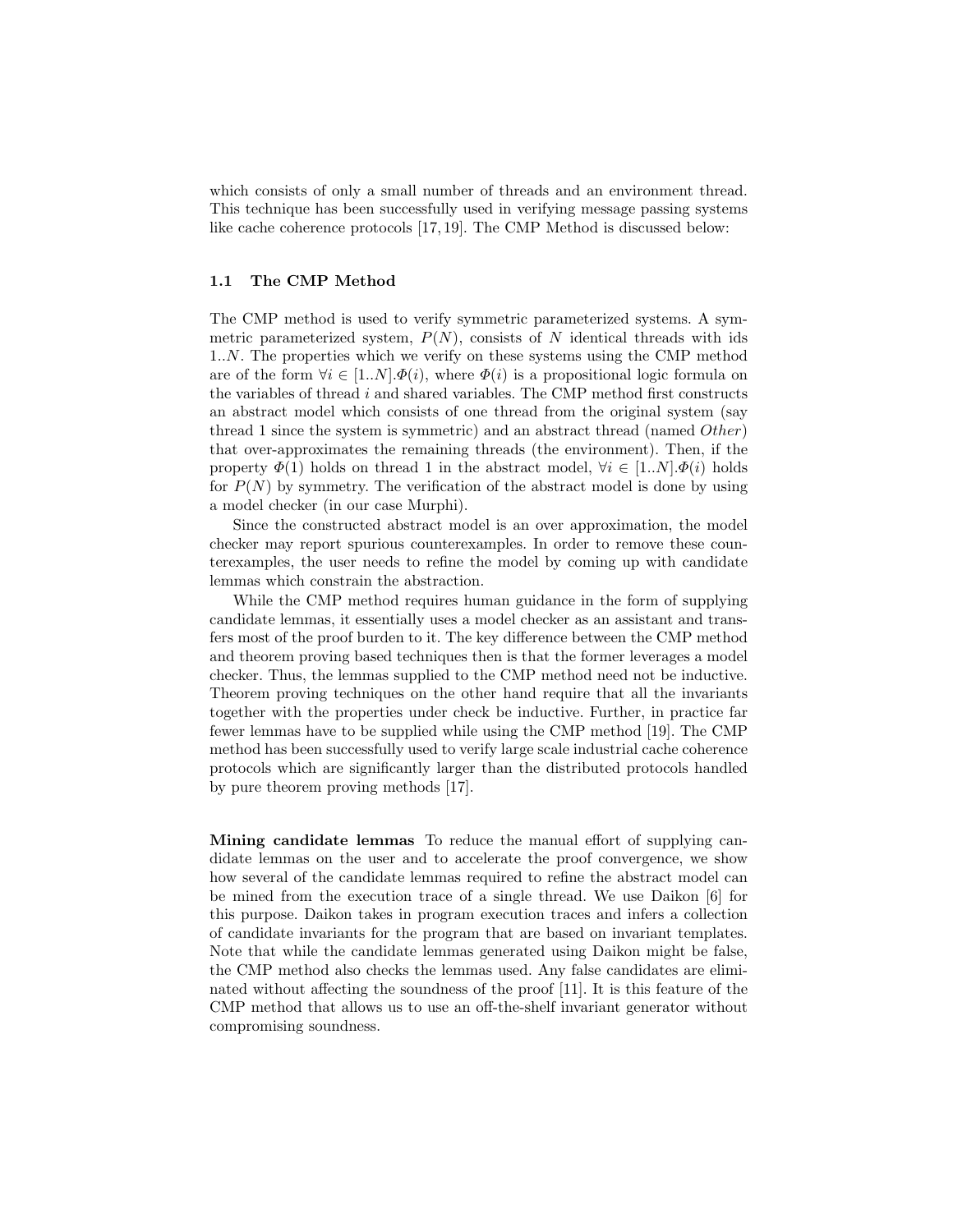#### 1.2 Framework Description

The experimental framework which we use is shown in Figure 1. The input data structure encoded in Murphi (discussed in Section 2) is first augmented by Daikon generated candidate lemmas. These candidate lemmas are generated by analyzing the trace of a single thread (discussed in Section 4). The augmented model then enters the CMP loop (discussed in Section 3). In the CMP loop, the model is automatically abstracted by using the tool Abster [19]. Then, in case a proof of correctness or a real counterexample is found, the loop finishes. In case a spurious counterexample is found, the model is further refined by first adding more lemmas to the original program and then re-abstracting it, as shown in the figure. The new abstract model after re-abstraction is more refined, as discussed in Section 3. In practice the number of extra lemmas required to be added were reduced due to the initial addition of Daikon generated lemmas (detailed in Section 5).



Fig. 1: The Experimental Framework

#### 1.3 Main Contributions

Through this case study of applying the CMP method to verify concurrent data structures, we make the following contributions:

- $-$  Unbounded threads: We show how concurrent list based set data structures with an unbounded number of threads accessing them can be model checked by the CMP method. Further, these data structures allocate memory dynamically which leads to subtle issues causing a memory usage blowup as the number of threads accessing the data structure increase. We show how the CMP method addresses this.
- Mining candidate lemmas: We show how the burden of supplying candidate lemmas to the CMP method can be reduced by mining a significant subset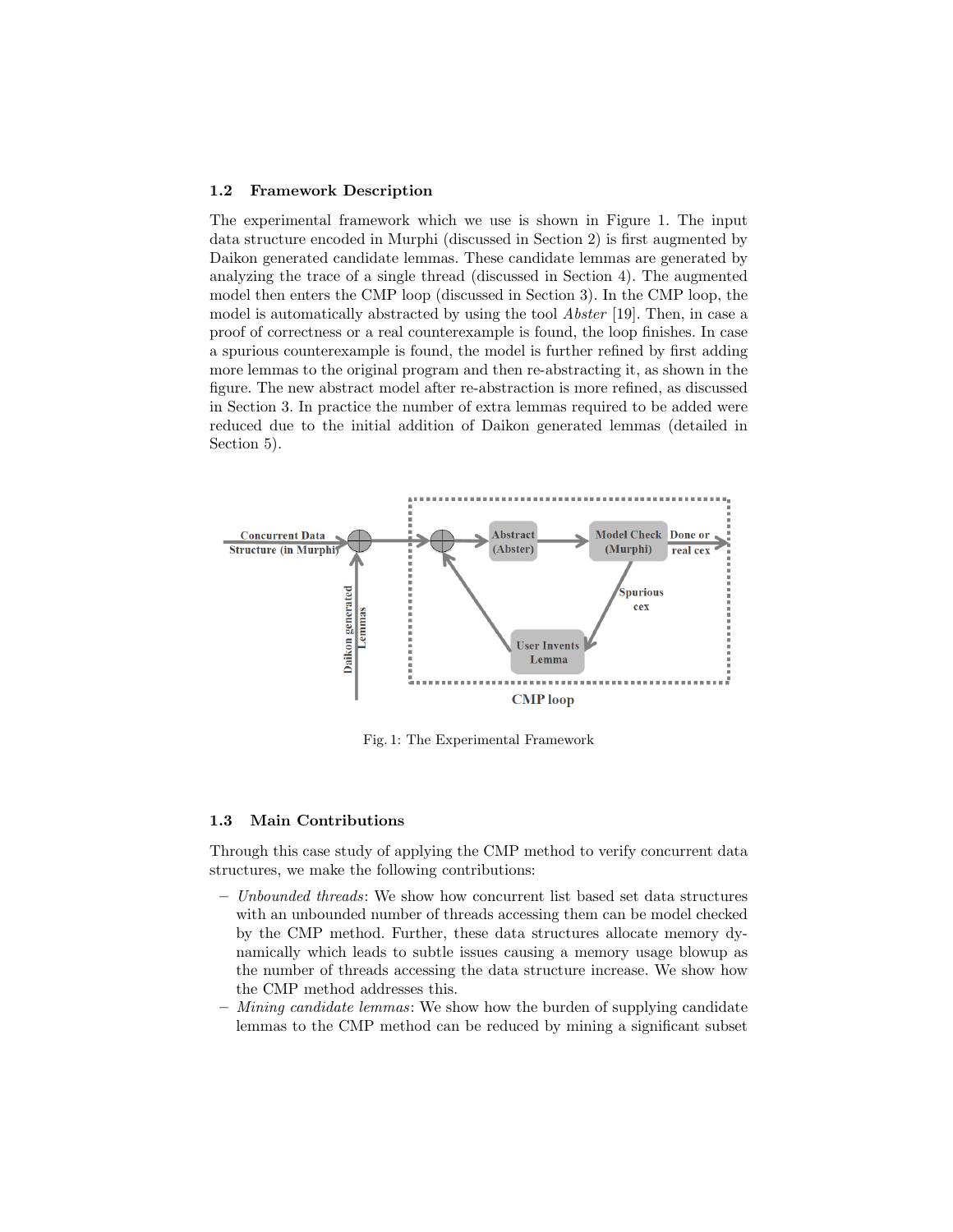of these lemmas automatically by analyzing the execution trace of a single thread. We use the invariant generator Daikon for this.

 $-$  Experiments: We describe our insights in verifying several well known concurrent data structures: Fine-grained, Lock Free [7,15], Optimistic and Lazy [8] list based sets. We were also able to find the error in a known buggy version of the Lock Free list based set algorithm. Finally, we also describe the particular candidate lemmas we added in detail.

Limitations (1)We assume that the size of the data structure is bounded. We believe that this CMP method based approach, which handles unbounded number of threads, can be extended to handle unbounded sized data structures as well, by using an appropriate finite abstraction for the data structure. (2) Daikon generates invariants by using invariant templates to determine the structure of the invariant. These templates are provided by the user. While user-supplied, these templates were the same for the class of algorithms we verified, thus reducing the burden of creating them.

## 1.4 Related Work

Verification of concurrent data structures has received significant attention lately [1– 3, 5, 20, 21, 23–25]. These verification efforts can be broadly classified as manual, model checking based and separation logic based, as detailed below:

Manual: Vafeiadis et al. [21] verified concurrent data structures using a mechanical proof assistant. They specified the interference between concurrent threads using rely and guarantee conditions. They were not able to handle the Lazy algorithm. In [5] Colvin et al. proposed using a forward-backward simulation based approach for the Lazy algorithm. These approaches allow both an arbitrary number of accessing threads and an arbitrary number of elements but they are manual effort intensive. Our approach, on the other hand, aims for increased automation by leveraging model checkers. Our framework is also able to handle the Lazy algorithm.

Model checking based: Vechev et al. [23] describe their experience with verifying Linearizability using the SPIN model checker. While this approach handles algorithms with unknown linearization points, they do not scale to more than a small number of threads and a small list size. Similarly, Zhang et al. [24, 25] and Liu et al. [13] used model checking to verify concurrent data structures. They used a naive refinement based approach which does not scale to more than a small number of threads and list size. A different approach is taken by Alur et al. [3]: they treat a list as a string and the thread as an automaton and then derive conditions on the automaton to prove decidability of Linearizability for lists of arbitrary length. The key focus of their work is on decidability instead of scalability; hence they too do not scale to more than 2-3 threads. In contrast, our method is able to handle an unbounded number of threads.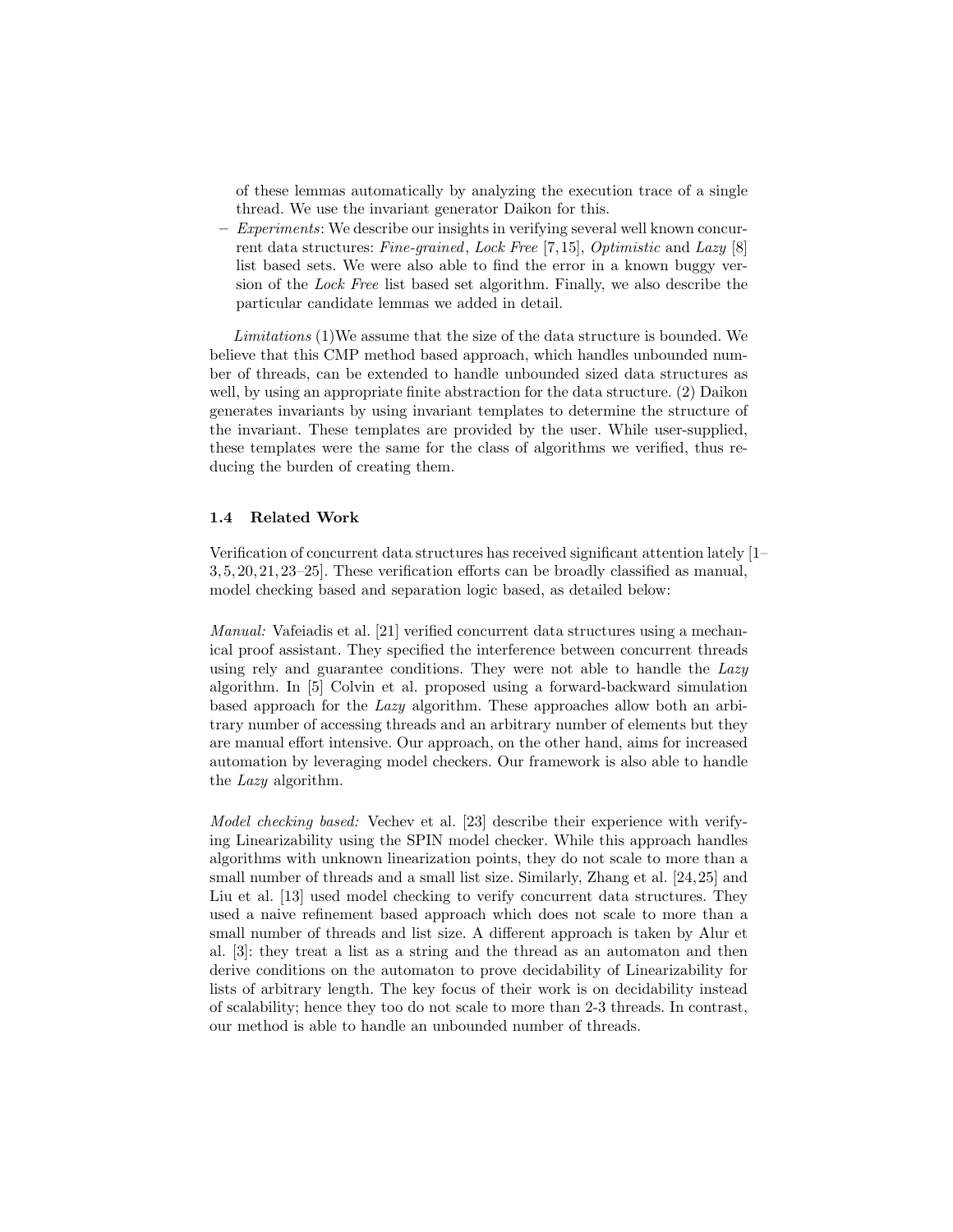Separation logic based: Verification approaches have been developed for programs specified in RGSep, a logic which combines separation logic with relyguarantee reasoning [2, 20, 22]. While their approach is automatic for a subset of RGSep, the designer still needs to specify concurrent actions which model the inter-thread interference, just like in rely-guarantee reasoning, for proving assertions. Further, this approach requires the designer to have an understanding of RGSep. In contrast, our tool requires the user to specify candidate lemmas, which are propositional logic formulas. Further, the CMP method automatically checks the candidate lemmas as well, so any false lemmas will be weeded out.

# 2 Encoding Concurrent Data Structures as Paramaterized Systems

In this section, we describe how to encode a concurrent data structure as a Murphi model.

We model a concurrent data structure as a program  $P$  with  $N$  identical threads with ids  $1..N$ , where N is arbitrary but fixed. Each thread i has a set of l finite local variables  $L_i$ . There is also a set of s finite shared variables S.

The action (in this paper we assume that every line in the pseudocode corresponds to an action) of each thread i is modeled as a *rule* of the form  $\rho \Rightarrow a$ , where  $\rho$  is the guard over variables in  $L_i \cup S$  and the action a is a set of assignments to variables in  $L_i \cup S$ . Further, instead of writing out rules that are identical modulo thread ids or list node ids, we use quantified rules (called Rulesets in Murphi language). For instance, we can write

Ruleset  $i: Thread; p: node$ 

Rule  $\rho \Rightarrow$  Begin

a; End;

to represent the set of rules obtained by plugging in all possible values of i and p in the rule  $\rho \Rightarrow a$ .

The semantics of this guarded-command format are straight-forward: at every time step, the guards of all the rules are checked to see which of the rules are enabled. The Murphi model checker then non-deterministically picks an enabled rule and fires it. Since each thread  $i$  has a separate set of rules, the multi-threaded execution follows interleaving semantics.

#### 2.1 Running Example: Lazy list based concurrent set

We demonstrate our approach on a concurrent data structure implementing a standard set interface, with Add, Remove and Contains methods. These methods have semantics expected of a standard sequential set  $SegSet$  (Figure 2).

Our example follows the Lazy list based concurrent set data structure (or Lazy set for brevity) defined in [21]. The underlying representation of the Lazy set is a linked list, which stores the elements of the set in a (strictly) increasing order with each node of the linked list having the following fields: 1) a key holding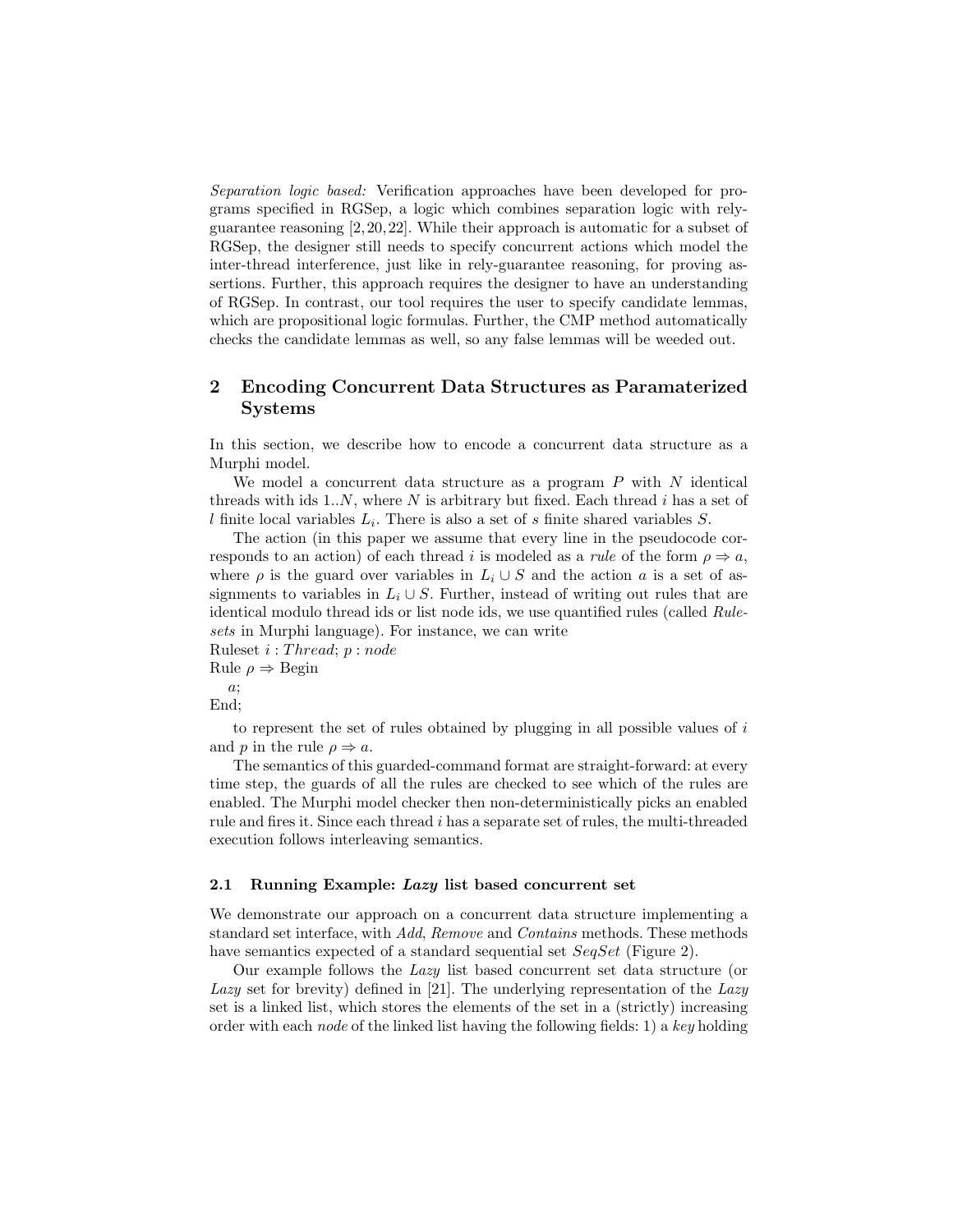```
Seqcontains(e): \{SeqResult := e \in SegSet;return SeqResult; }
SeqAdd(e): \{SeqResult := e \notin SegSet;SeqSet := SeqSet \cup ereturn SeqResult; }
SeqRemove(e): \{SeqResult := e \in SegSet;SegSet := SegSet \setminus ereturn SeqResult; }
```
Fig. 2: Methods of the sequential set SeqSet.

the element's value, 2) a next pointer for accessing the next node in the list 3) a marked bit to indicate if the node is a part of the set or not, and 4) a lock field representing whether that node is currently locked. In addition, there are two special nodes, the first node Head and the last node Tail, that can neither be added nor be removed. All the nodes that are reachable from Head and do not have the marked bit set are considered part of the set, denoted by ConcSet.

As shown in Figure 3, the methods of this data structure traverse the linked list using pointers *curr* and *pred* which are local to the methods. For the Add method, the local pointer entry is used to store the address of the newly allocated node being added to the list. For the Remove method, this pointer is used to store the value of the *next* field of the *curr* pointer while removing the node pointed by curr.

Verifying Correctness: Linearizability [10] is the widely accepted correctness criterion for concurrent data structures. Intuitively, Linearizability implies that execution of every access method for the concurrent data structure appears to occur at some point, the linearization point, between the invocation and the response of the method. The linearization points for the Lazy set are marked with  $a * in Figure 3$ .

As described in [21], Linearizability can be proved by using a refinement based approach. Thus, the Linearizability of the algorithm is established by comparing the results of the concurrent access methods against the results of the access methods of the sequential set, SeqSet, with access methods shown in Figure 2. This comparison is done by embedding the calls to  $SeqSet$  in the implementation at the linearization point. For instance, the linearization point for *Remove* in case the call is successful is marked with  $\lceil *SeqRemove(key) \rceil$  on Line 3 in Figure 3d. Similarly,  $\left[ \kappa \frac{\partial e}{\partial x} \right]$  on Line 8 denotes the linearization point in the failing case. If the results returned by concurrent methods and the embedded sequential methods match, the concurrent data structure is Linearizable. Formally, for each  $Method \in \{Add, Remove, Contains\}$ , we check that  $Method(key) \Leftrightarrow SeqMethod(key).$ 

Further, to check if *ConcSet* refines *SeqSet*, we also check if their contents match; i.e.  $\forall v. v \in SegSet \Leftrightarrow v \in ConCSet$  holds at all times.

The Contains method needs special treatment, because its linearization point depends on the return value of the method. If the element is found in the set,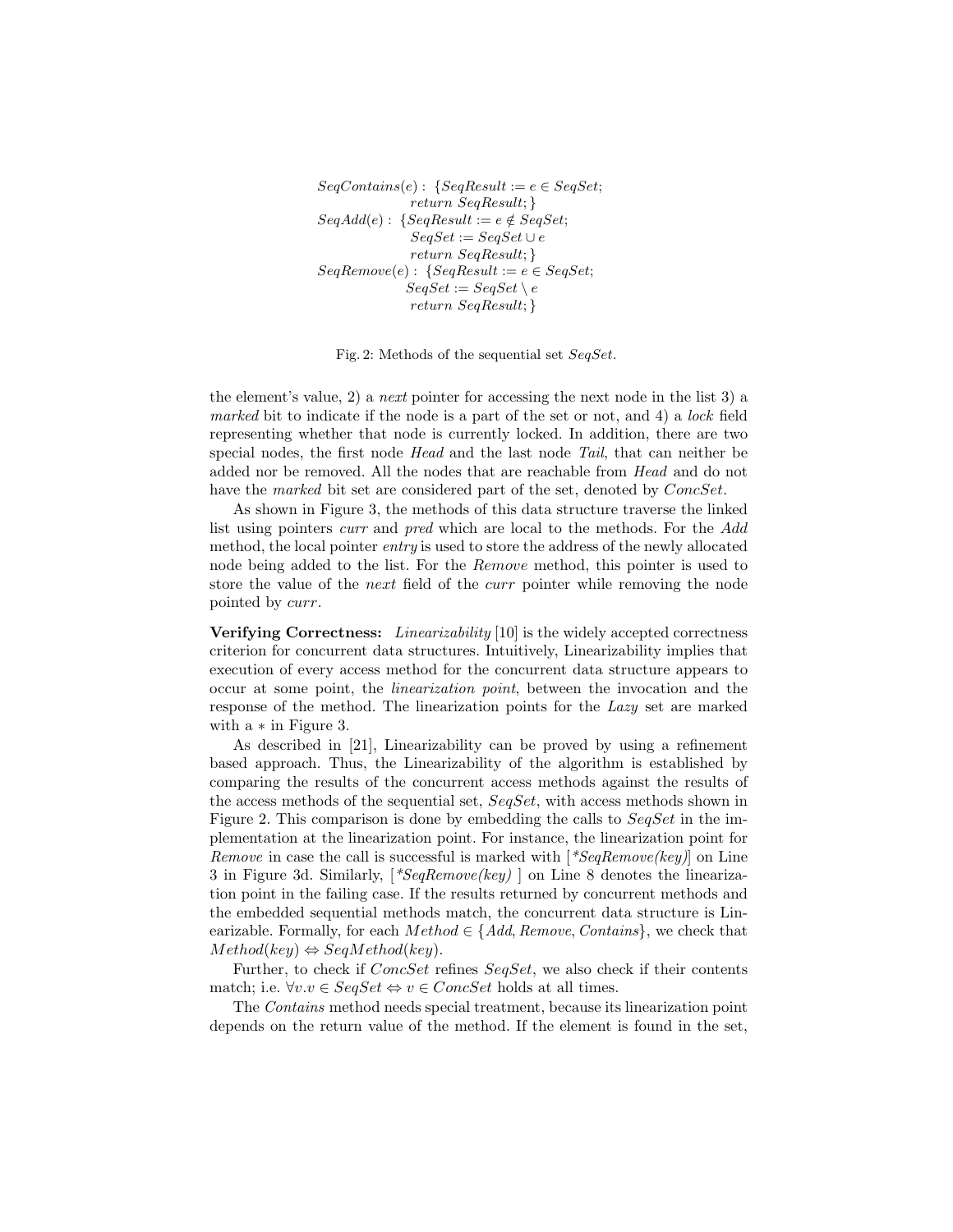```
1: node curr := Head;
2: while(curr(key < key)3: curr := curr.next;4: if curr.key = key \&5: !curr.marked then
          [ *SeqContents(key)]6: return true;
7: else
8: return false;
      (a) Method Contains(key)
                                      1: node pred, curr := locate(key);2: if(curr(key != key) then3: entry := new node();4: entry. key := key;5: entry.next := curr;6: pred.next := entry;[ *SeqAdd(key)]7: result := true;8: else
                                      9: result := false;[ *SeqAdd(key)]10: pred.unlock();11: curr.unlock();
                                     12: return result;
                                              (b) Method Add(key)
1: while(true)
2: pred := Head;3: curr := pred.next;4: while(curr.key \lt key)
5: pred := curr;6: curr := curr.next;7: pred.lock();8: \quad \text{curr.lock}();
9: if !pred.marked &
10: !curr.marked &
11: pred.next = curr then12: return pred, curr;
13: else
14: pred.unlock();15: curr.unlock();(c) Method locate(key)
                                      1: node pred, curr := locate(key);2: if(currkey = key) then
                                      3: current, marked := true;[*SeqRemove(key)]
                                      4: entry := curr.next;5: pred.next := entry;6: result := true;7: else
                                      8: result := false;(*SeqRemove(key)]9: pred.unlock();
                                     10: curr.unlock();11: return result;
                                            (d) Method Remove(key)
```
Fig. 3: Pseudo-code for linked list based Lazy set algorithm. The linearization points are marked with a ∗.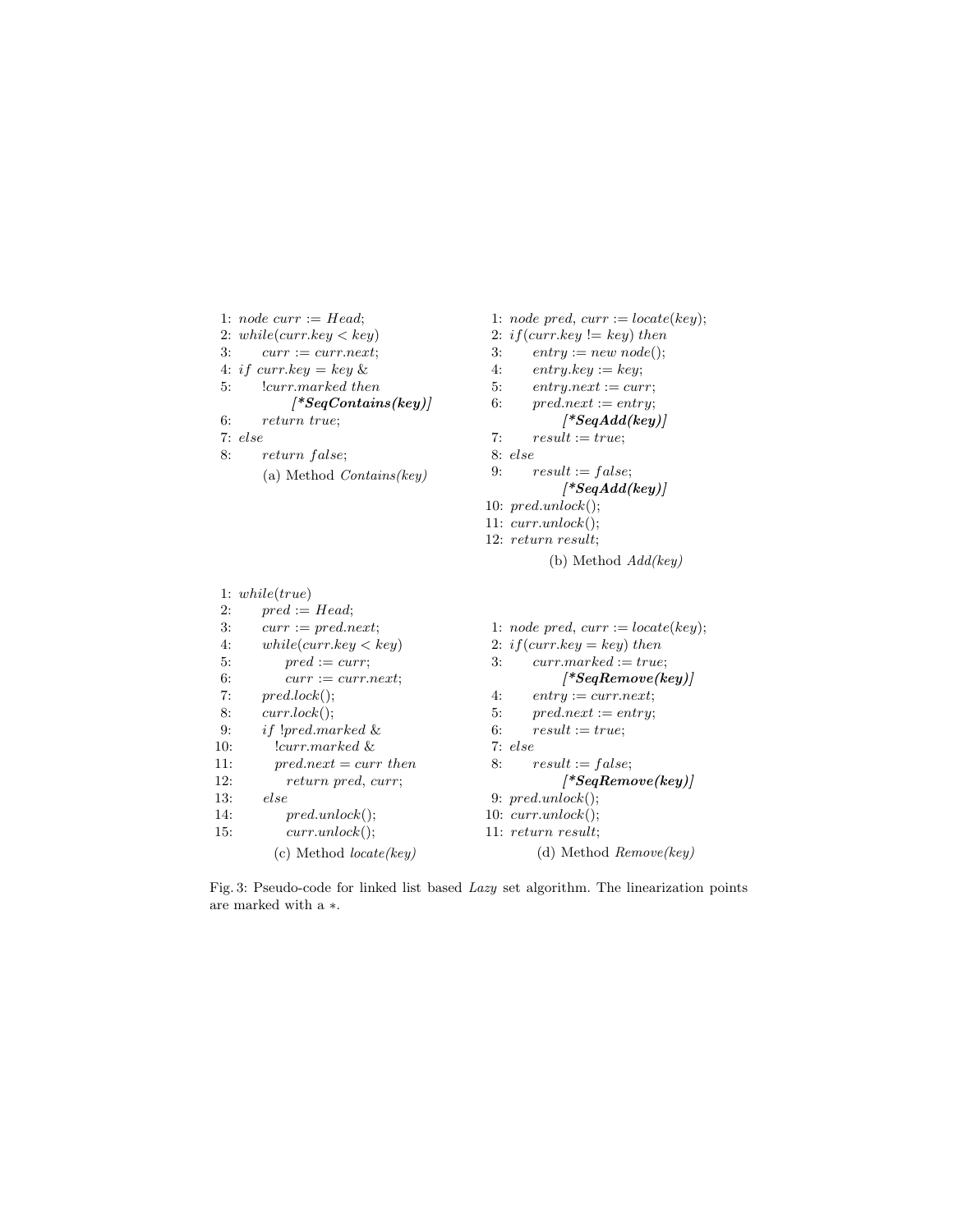the Contains method is linearized at Line 5 in Figure 3c. If the item is not in the set, however, the linearization point is dependent on the history and cannot be statically determined. To prove Linearizability for this case, we proceed as follows: for every invocation of *Contains* such that it returns *false*, we need to determine a point between the invocation and response points such that a call to SeqContains also returns false. In other words, find a point where the abstract set  $SeqSet$  does not contain the element sought, say v. If for some invocation, no such point is found then the Contains method is not Linearizable.

To check if such a point exists is simple: we keep a history variable  $aux_v$ that is set to *false* initially when  $contains(v)$  is invoked. If at any point the SeqSet does not contain v then  $aux_v$  is updated to true. Then, when  $contains(v)$ returns false we just have to check if  $aux<sub>v</sub>$  is true or not. Thus, by checking the invariant  $(contains(v) = false) \Rightarrow aux_v$ , we can determine the Linearizability of Contains.

## 2.2 Encoding the Lazy set in Murphi

The state space of the Lazy set can be encoded in Murphi as follows. The shared state consists of the linked list and the SeqSet which can be encoded as the shared variables S. In particular, the linked list is stored as an array *list* of nodes (which are essentially structs). Each node holds records with fields next, marked, key and lock, which correspond to the fields of the node discussed in Section 2.1. We encode locks such that they store both their state (locked/unlocked) as well as the thread id of the lock owner.

The local state of each thread which needs to be encoded consists of the variables curr, pred and entry, as shown in Figure 3. We encode these local variables as arrays with domain as thread id, [1..N]. Thus,  $curr[i]$ ,  $pred[i]$  and  $entry[i]$ store the corresponding local variables for thread i. Then,  $list[curr[i]].key$  (or  $curr[i].key$  for brevity) is the value of the key of the node pointed by the curr pointer in thread *i*. Further, in order to do the refinement proof, we need a mechanism to store the result of the call to the access method of SeqSet embedded at the linearization point. We store this in  $Segresult[i]$  for thread i, as shown in Figure 4.

Figure 4 shows the Murphi encoding of the Remove method for thread i. (Due to space restrictions, we do not show the encoding of the entire algorithm.) Each rule in the figure corresponds to a statement of the Remove method in Figure 3d. In order to enforce the sequential order of the statements, we added the local variable  $pc[i]$ . This variable serves as a local program counter and is used in the guards of the rules. The code executes in sequential order starting from top left rule  $(pc = 0)$  to the bottom right rule  $(pc = 10)$ .

Since the concurrent algorithm needs to be proved correct for an arbitrary set of calls to its interface functions, we encode the threads accessing the data structure such that it non-determinstically selects a key, and a method (Add, Remove or Contains) for execution. It then executes the method on the key and then restarts after finishing execution.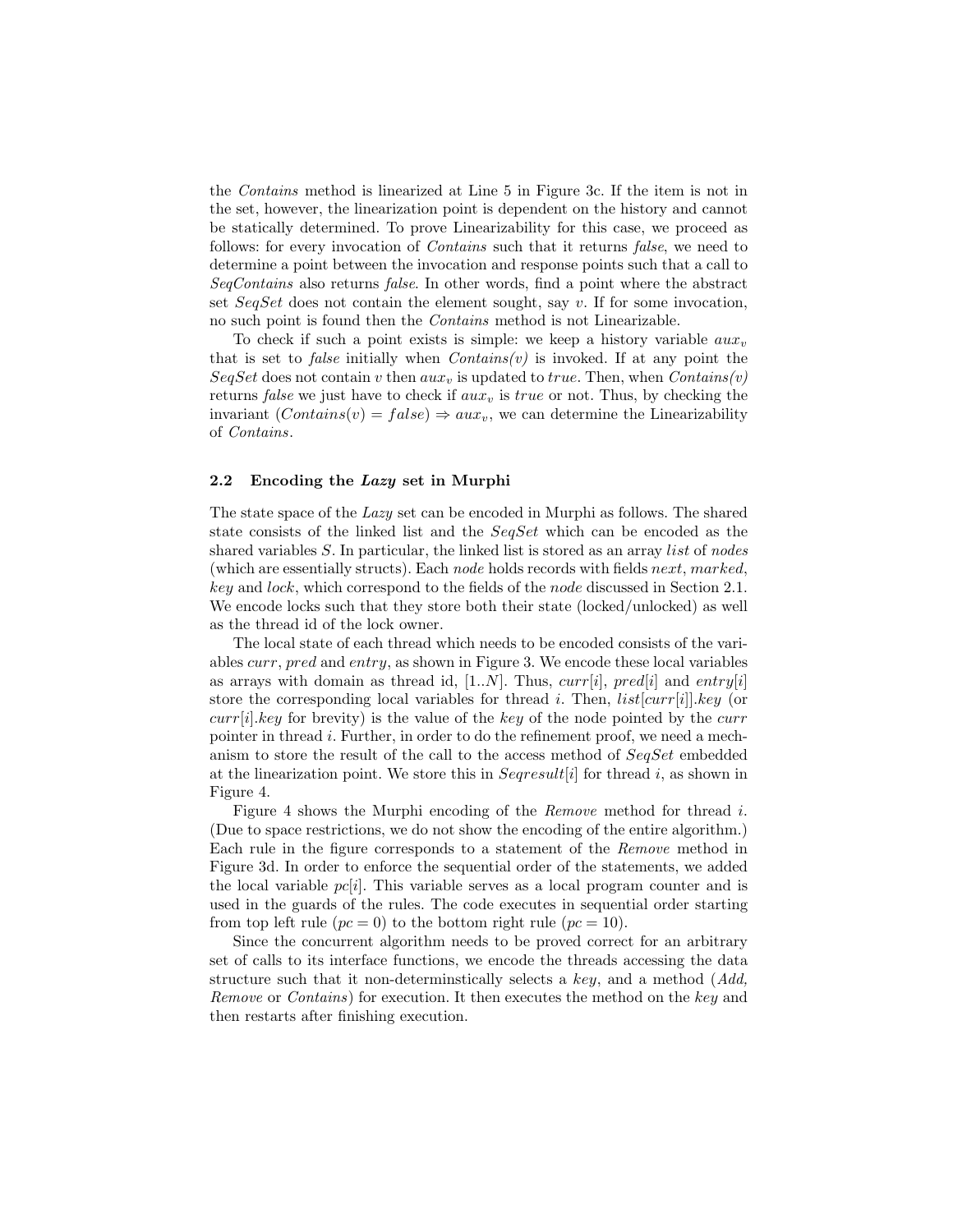```
Ruleset i : ThreadRule pc[i] = 0 \Rightarrow Begin
  pred[i], curr[i] :=locate(key);pc[i] + +;End;
Ruleset \boldsymbol{i}: ThreadRule pc[i] = 1 \Rightarrow Begin
  if (curr[i].key = key)then pc[i] + +;
  else pc[i] = 6;End;
Ruleset i : Thread; Ncurr : node;
    N key: KeyTypeRule pc[i] = 2 \& Ncurr = curr[i]& Nkey = key[i] \Rightarrow BeginNcurr.macked := true;pc[i] + +;Segresult[i] :=SeqRemove(Nkey);
End;
Ruleset i : Thread; Ncurr : node
Rule pc[i] = 3 \Rightarrow Begin
  entry[i] := Ncurr.next; pci] + +;End;
Ruleset i: Thread; Npred : nodeRule pc[i] = 4 \& Npred = pred[i] \RightarrowBegin
  N pred.next := entry; pc[i] ++;End;
```

```
Ruleset i : Thread
Rule pc[i] = 5 \Rightarrow Begin
  result[i] := true;pc[i] := pc[i] + 2;End;
Ruleset i : ThreadRule pc[i] = 6 \Rightarrow Begin
   [else] pc[i] + +;
End;
Ruleset i : ThreadRule pc[i] = 7 \Rightarrow Begin
  result[i] := false; pc[i] + +;End;
Ruleset i: Thread; Npred: node;Rule pc[i] = 8 \Rightarrow Begin
  pred[i].unlock(i); pc[i] ++;End;
Ruleset i : Thread; Ncurr : nodeRule pc[i] = 9 \Rightarrow Begin
   curr[i].unlock(i); pc[i] ++;End;
Ruleset \emph{i}: ThreadRule pc[i] = 10 \Rightarrow Begin
  return result[i];
```
Fig. 4: Murphi model for method  $Remove(i)$  for thread i: each rule corresponds to a line in the Remove method shown in Figure 3.

End;

 $^{\rm 1}$  The method locate is shown in pseudocode format in Figure 3.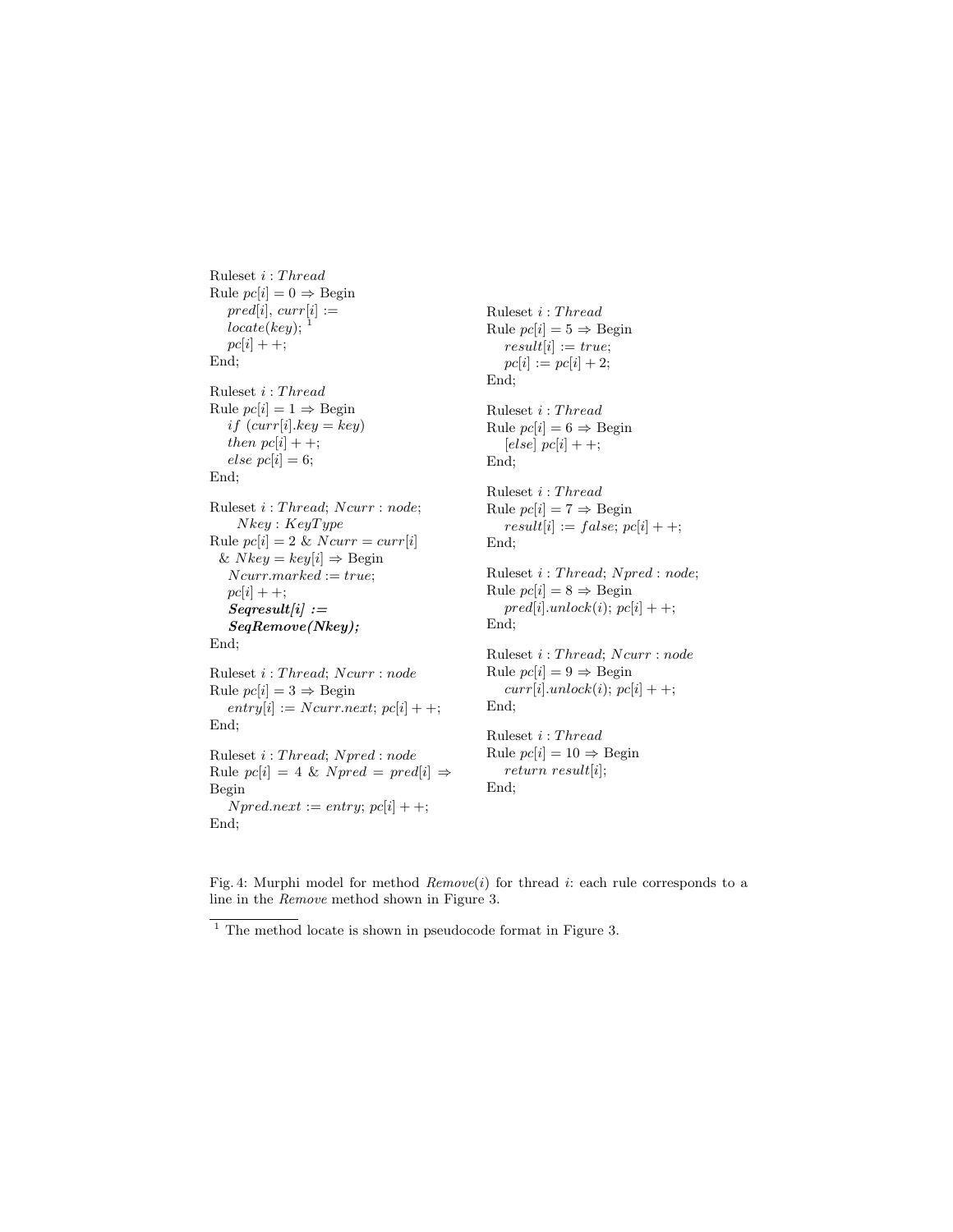Memory Allocation/Garbage Collection The Lazy set allocates new nodes when it adds elements and removes references when it removes elements. This requires allocation and potential deallocation of memory.

It is non-trivial to manually manage the memory for this algorithm by deleting nodes which are removed. This is because another thread might be accessing the node removed by the Remove method, making deletion of the node at the time of removal incorrect [23]. This makes the implementation of a garbage collector essential.

We encode the memory as an array of shared variables in the Murphi model. Since Murphi does not provide support for dynamic memory management, we implemented the garbage collector as a function which is called when a new list node is allocated. The function returns true if it finds a new node which has no references to it. Otherwise, it returns an error.

Specifying Linearizability As discussed in Section 2.1, we need to check  $Method(key) \Leftrightarrow SegMethod(key)$ , where Method is in {Add, Remove, Contains}. Then, the condition to check Linearizability in the Murphi encoding is:  $\forall i \in$  $[1..N].Segresult[i] = result[i].$ 

The above condition involves variables of a single thread i, universally quantified over all threads. Similarly, the other properties which need to be checked can be specified either as a formula of the above form or as a propositional logic formula on the shared state. As discussed in Section 3, this structure is essential for constructing the CMP abstraction.

# 3 Parameterized Model Checking using the CMP Method

In this section we describe the CMP method and then show how it applies to the Lazy set.

Given a symmetric parameterized system  $P(N)$  with threads 1..N and a property involving a small constant number c of threads, the CMP method first constructs a finite abstract model that can be checked using a model checker. The abstraction typically used, called *data type reduction* [14], keeps  $c$  threads unchanged and creates one abstract thread *Other* representing threads  $[c+1..N]$ . The abstraction operation involved in constructing Other is syntactic and fast: it essentially involves throwing away all the state variables of threads  $[c + 1..N]$ and over-approximating expressions involving them. To do the abstraction syntactically, the first step is to reduce the domains of all state variables holding array indices from  $[1..N]$  to  $[1..c]$ . Next, in the Murphi program, thread indices  $c+1..N$  are replaced with o (which is the id we use for the *Other* thread) wherever they appear. For instance an expression  $pc[i] = 8$  for  $i \in [c + 1..N]$  reduces to  $pc[o] = 8$ . Consequently, since the *Other* thread has no state,  $pc[o]$  becomes meaningless and so  $pc[o] = 8$  is replaced by *true* or *false* (depending on which replacement leads to an over-abstraction). This syntactic abstraction operation is implemented in Abster [19].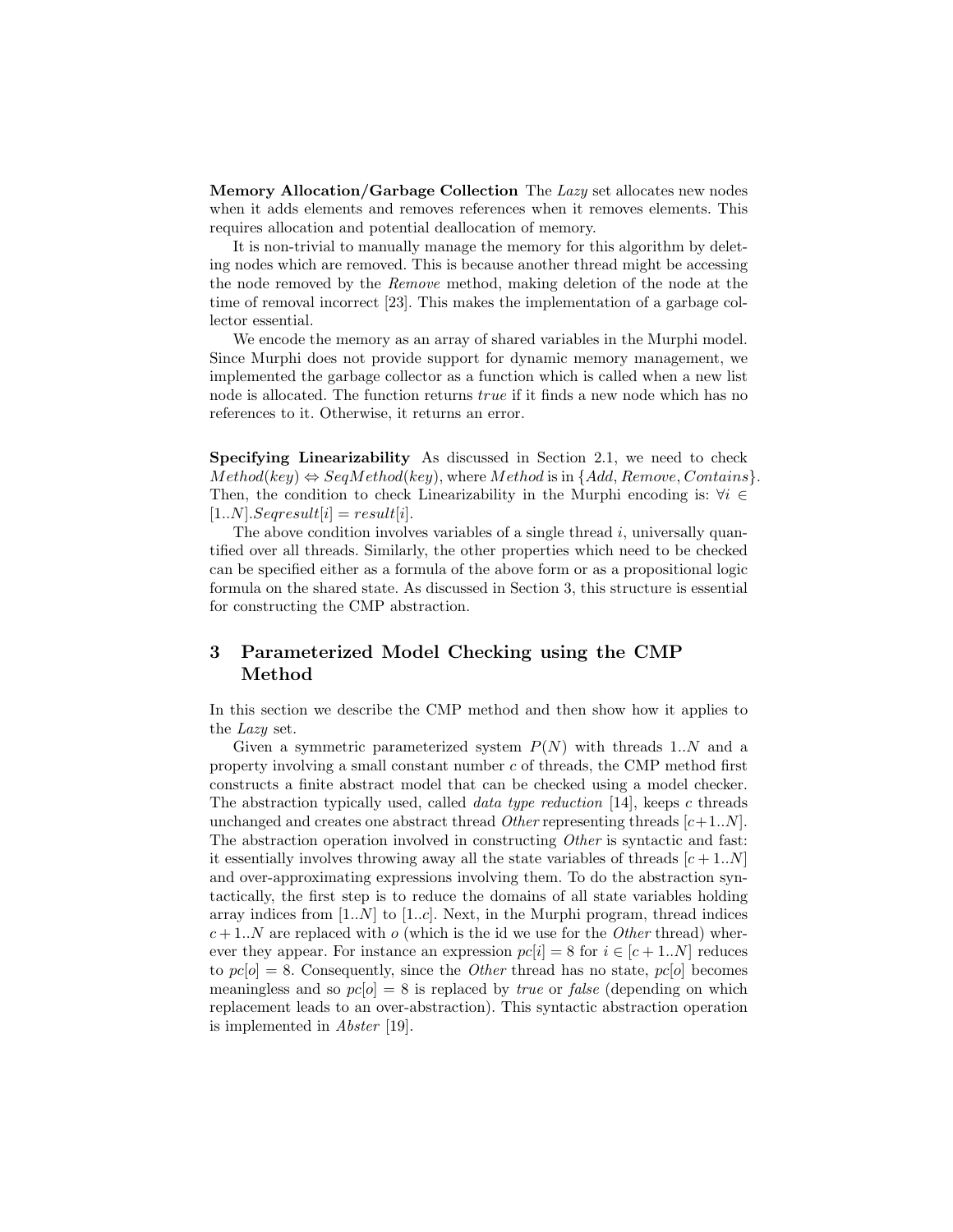Since the abstract thread Other is completely unconstrained, model checking the abstract model may lead to spurious counterexamples. If this happens, the user refines the system by adding candidate lemmas which are conjoined to the guards of the rules. Formally, suppose that the candidate lemma  $L$  is used. Now consider a rule r of the program P defined as:  $\rho \Rightarrow a$ . Then, refining P with L involves changing this rule to  $\rho \wedge L \Rightarrow a$  and then re-abstracting the new program with the new rule obtained. This abstraction refinement procedure is also explained through an example in Section 3.1.

If this refined system passes the model checker, the property is proven. If, on the other hand, there is another counterexample for the refined system, the user must distinguish between three possible cases by examining the counterexample. 1) The counterexample is valid. 2) The counterexample is not valid and the candidate lemma is correct, in which case further refinement is required. 3) The counterexample is not valid and a candidate lemma is incorrect, in which case the incorrect candidate lemma must be removed or modified.

A useful heuristic for determining if the counterexample is due to an incorrect candidate lemma is that it fails for the (concrete) system with a small number of threads (one or two for the data structures we verified). This can either be detected by manual examination of the system (for concurrent data structures we verified, manual examination was sufficient due to relatively short counterexamples). Or, this may also be done by model checking the candidate lemma on the system for a small number of threads. (Before manual examination, we model checked all the lemmas for a model with a single thread.)

One key advantage of the CMP method is that the candidate lemmas used for strengthening are also checked during the process and any false candidate lemma that is added will be detected by the model checker [11]. This guarantees that the refinement step does not affect the soundness of the proof.

## 3.1 Verifying the  $Lazy$  set algorithm

Linearizability for the Lazy set can be specified as a propositional formula over a single thread (and so has  $c = 1$ ), as discussed in Section 2.2. The abstracted system therefore contains the rules from the concrete thread shown in Figure 4 as well as the rules from the abstract thread as shown in Figure 5.

To understand the abstraction in detail, consider the rule from the concrete thread *i* for  $pc = 4$ :

Ruleset  $i: Thread; Npred, Nentry : node;$ Rule  $pc[i] = 4 \& NPred = pred[i] \& Nentry = entry[i] \Rightarrow Begin$ 

 $N pred.next := Nentry; pc[i] ++;$ 

End;

For thread 1 this ruleset will be preserved as it is. But for the Other thread the ruleset will be abstracted to

Ruleset Npred, Nentry : node; Rule  $true \Rightarrow$  Begin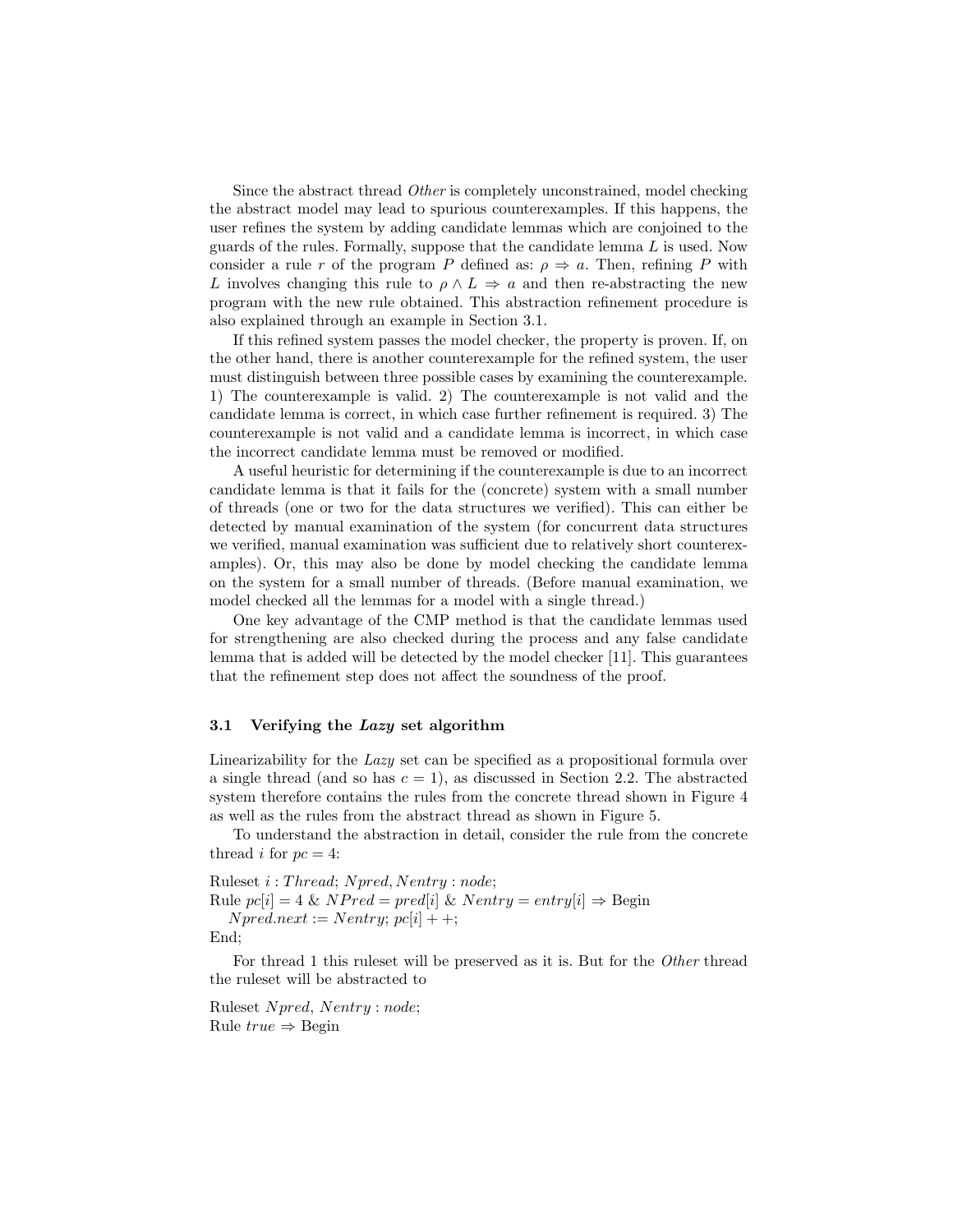|                               | $%$ For pc = 8                |
|-------------------------------|-------------------------------|
|                               |                               |
|                               | Ruleset Npred : node          |
| $%$ For pc = 2                | Rule $true \Rightarrow$ Begin |
| Ruleset Ncurr : node          | $Npred.$ unlock $(o)$ ;       |
| Rule $true \Rightarrow$ Begin | End:                          |
| $Ncurr-market := true;$       |                               |
| $*SeqRemove(Nkey);$           | $\%$ For pc = 9               |
| End:                          | Ruleset Ncurr : node          |
|                               | Rule $true \Rightarrow$ Begin |
| $\%$ For pc = 4               | Ncurr. unlock(o);             |
| Ruleset Npred : node;         | End:                          |
| Nentry : node                 |                               |
| Rule $true \Rightarrow$ Begin | $\%$ For pc = 0,1,3,5,6,7,10  |
| $Npred.next := Nentry;$       | Ruleset                       |
| End:                          | Rule $true \Rightarrow$ Begin |
|                               | $no$ - $op$                   |
|                               | End:                          |

Fig. 5: Abstracted thread for Remove method.

 $N pred.next := Nentry;$ End;

This is because expressions  $pc[i] = 4$ ,  $N pred = pred[i].next$  and  $Nentry$  $entry[i]$  will be conservatively over-approximated to *true*. Similarly, the assignment  $pc[i] + +$  becomes a no-op. Since i no longer appears in the body of the ruleset, it can be dropped from the ruleset quantifiers as well. A model constructed in this way is an abstraction of the original system.

The above abstract rule is highly unconstrained and so may lead to spurious counterexamples. It can, for example, pick an arbitrary node in the linked list and set its next field to another arbitrary node. The next step in the CMP method is refinement of the abstract model using lemmas. One lemma that the user can add is that entry<sup>[i]</sup> is the successor of curr<sup>[i]</sup> which is the successor of  $pred[i]$ . This lemma can be expressed as  $pred[i].next = curr[i] \& curr[i].next = entry[i],$ or in terms of ruleset  $N pred.next = N curr \& Ncurr.next = Nentry$ . Thus, the strengthened ruleset is now:

Ruleset  $i: Thread; Npred, Nentry, Ncurr : node$ Rule  $pc[i] = 4 \& Npred = pred[i] \& Nentry = entry[i] \& Ncurr = curr[i] \&$  $N pred.next = N curr \& N curr.next = N entry \Rightarrow Begin$  $N pred.next := Nentry; pc[i] ++;$ 

End;

Re-abstracting this strengthened rule leads to the abstract rule below which is more constrained than before, thus ruling out some spurious behaviors.

Ruleset N pred, Nentry, N curr : node Rule true & N pred.next = N curr & N curr.next = N entry  $\Rightarrow$  Begin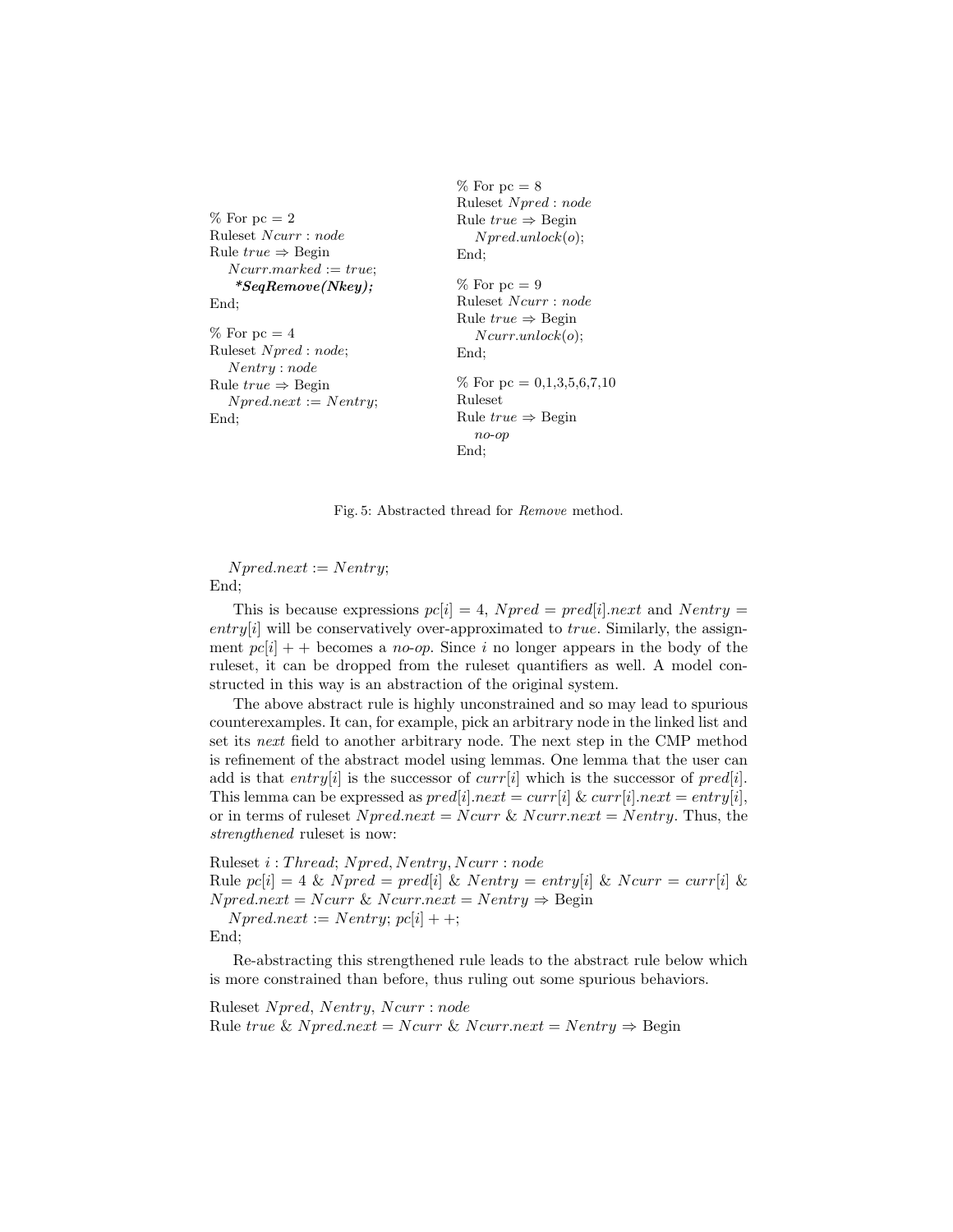$N pred.next := Nentry;$ End;

Observe that the above candidate lemma reflects the sequential behavior of the Remove method: it expresses the relationship between pred, curr and entry variables which is easily inferred if the sequential behavior of the thread is analyzed.

Finally, note that in the above rules, N curr.next is used instead of curr[i].next. This is because using  $curr[i].next$  hides the fact that it is a shared variable (accessed by local pointer  $curr[i]$  and not a local variable. This can cause the abstraction tool Abster to go astray as it operates purely syntactically.

Bounding Memory Usage Blowup: In the concrete model, as the number of threads increase, the number of memory nodes which may have been removed by some Remove method but are still referenced by some other Contains method may also increase rapidly. These nodes cannot be garbage collected as they are not unreferenced. This is a challenge for model checking since the system state for such algorithms can grow quickly with increasing number of threads. A model with only 2 threads accessing set with at most 2 elements can require as many as 10 nodes [23].

In the CMP abstraction, since the local pointers of the abstract thread are thrown away, a node in the abstract model can only have references from the concrete thread. This naturally bounds the number of nodes which may have been removed from the list and cannot be garbage collected to three (one potentially for *curr*, one for *pred* and one for *entry*), solving the memory usage blowup problem.

# 4 Automatic Generation of Candidate Lemmas

As discussed in Section 3, a paramaterized model may initially be too abstract to prove the desired properties. In this case, candidate lemmas must be added to constrain the model. This step often requires human effort and expertise.

However, since the CMP method is sound and checks candidate lemmas for correctness, candidate lemmas can be mined from the execution traces. We used Daikon [6] for this purpose. Daikon learns invariants from execution traces, which we generated by sequentially executing one thread. The form of the lemmas learnt by Daikon depends on the templates it uses. For example, we discovered that templates which compared variables with constants tended to produce false candidate lemmas. This is because these lemmas are learnt from a single trace and did not generalize to other traces that well. On the other hand, templates which included comparison of integer variables and checking for equality, tended to produce good candidate lemmas, and were therefore used in all following experiments. The templates can be tuned to infer additional lemmas which had to be manually added. Tuning of templates is a way of adding domain knowledge and thus speeding up verification of similar algorithms.

Since the front end of Daikon does not accept Murphi, we used Java implementations of the code available at the accompanying website of [9]. While this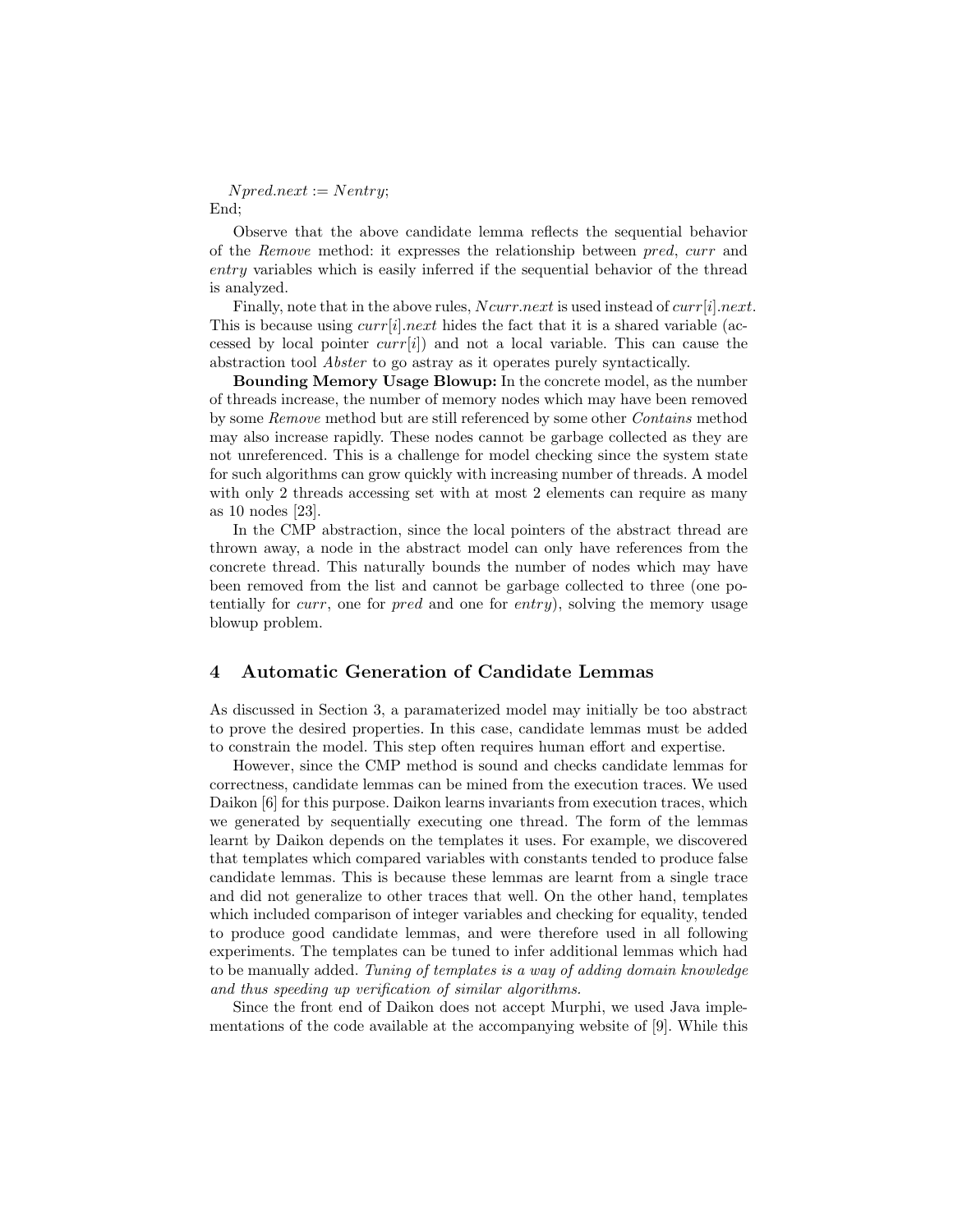adds to the mechanical burden of running a tool on a different front end, this does not affect the soundness of our approach: if Daikon finds wrong lemmas or we make a mistake while translating them back to Murphi, the CMP method will still catch this. We plan to automate this step in the future.

# 5 Experiments

We verified the Fine-grained, Optimistic, Lazy and Lock Free algorithms presented in [9] using our framework. These algorithms are briefly described below:

Fine-grained Set: The Fine-grained set uses hand-in-hand locking for traversing the list: the thread traversing the list releases the lock on a node only when it has locked the successor. Finally, during addition or removal of a node to the list, the thread keeps the two successive vertices locked.

**Optimistic Set:** Since hand-in-hand locking uses locks to traverse the list, it creates contention between threads. The Optimistic algorithm reduces this contention by traversing the list without locking. For correctness, on finding the location to add or remove a node, the thread locks the nodes and then validates that the node it locked is reachable from the Head node by re-traversing the list.

**Lazy Set:** The *Optimistic* algorithm re-traverses the list to validate the node it locked: the *Lazy* implementation eliminates this overhead by maintaining a marked field in each node. The algorithm maintains the invariant that an unmarked node is reachable from Head. Another advantage of having the marked field is that the Contains method no longer needs to acquire a lock.

Lock Free Set: The Lock Free implementation eliminates the usage of lock and uses compare and swap instead for synchronization. This implementation also uses a marked field like the Lazy algorithm; we refer the reader to [9] for further details.

The linearization points for most of the methods considered in this paper are known. When they are not known, we use the aux variable approach described in Section 2.1. Further, the ConcSet for all these algorithms is the set of nodes reachable from Head, except for Lazy and Lock Free where the nodes have to be unmarked as well.

Performance For our experiments, we used a 4-core 2.4 GHz Intel processor. Figure 6 shows the model checking results. In the figure, the number of items represent the number of elements in the set and the number of list nodes represent the list size in the implementation. We model checked the correctness of the implementation for a maximum of two items in the set. Note that the number of items does not include the Head, Tail and memory leak nodes. For example, for the Lock Free algorithm, even for two items in the list, the total number of list nodes can go up to 10. In order to cut down the state space and speedup the verification of Lazy and Lock Free algorithms, we canonicalized the linked list in their implementation: all marked nodes were shifted to the end.

We were initially surprised by the better performance for *Lock Free* algorithm, especially since it is known to be the hardest for verification. We think that this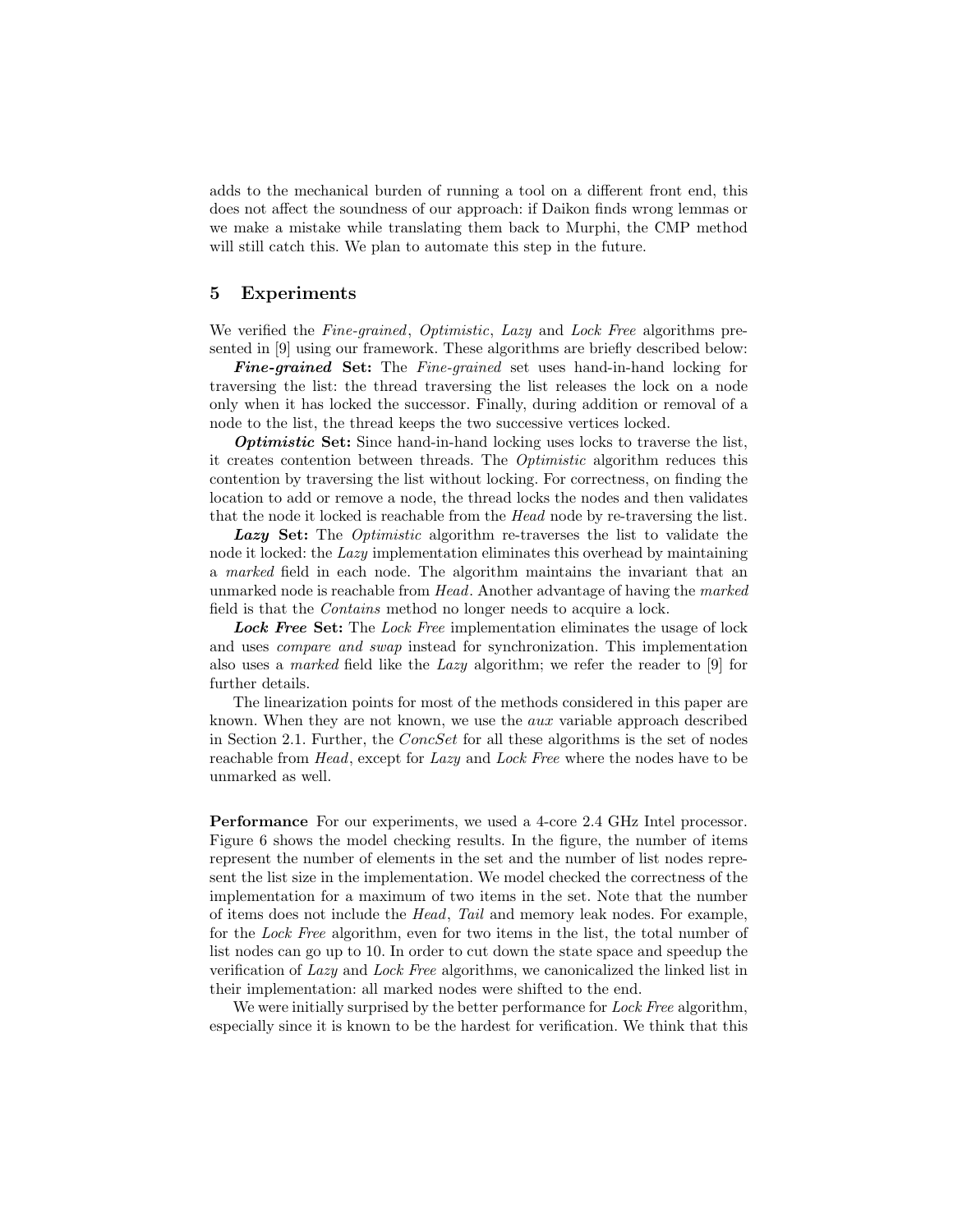| Algorithm           |   | $\# \text{Items} \# \text{List Nodes Time(s)}$ |        |
|---------------------|---|------------------------------------------------|--------|
|                     |   | Required                                       |        |
| <i>Fine-grained</i> |   | 3                                              | 0.11   |
| Fine-grained        | 2 |                                                | 3.73   |
| Optimistic          | 1 | 3                                              | 0.83   |
| Optimistic          | 2 | 4                                              | 114.39 |
| Lazy                | 1 | 5                                              | 18     |
| Lazy                | 2 | 8                                              | 29554  |
| Lock Free           |   |                                                | 1.62   |
| Lock Free           | 2 | 10                                             | 401.14 |
| Lock Free (Buggy)   |   |                                                | 0.63   |

Fig. 6: Model Checking Results

is probably due to the fact that the Other thread of Lock Free algorithm does not have lock() and unlock() calls (which we observed significantly slowed down the Lazy algorithm); the abstract model then has only 5 statements. This leads to fewer interleavings and thus a speedup despite the 10 nodes in the list.

The Lazy algorithm was the slowest among all. We believe that this is because it uses a large number of list nodes (8 for the two item case) and also has significant interference from the *Other* thread due to locks.

#### 5.1 Verification Experience: Candidate Lemmas

We now describe our experience in verifying these algorithms using Daikon generated candidate lemmas. Since Daikon learns candidate lemmas as clauses for each program location (each candidate lemma then is a conjunction of clauses), we compare the number of clauses in the manually added candidate lemmas with the number of clauses inferred automatically. Further, in what follows, we will consider only those clauses which are left after an initial pruning by model checking for a single thread.

**Fine-grained Set** For the Fine-grained algorithm, 15 clauses were inferred by Daikon, 9 of which were correct. We manually had to add an additional 9 clauses. These 9 clauses were added as 4 candidate lemmas: of these 2 restrained the abstract statements from accessing the shared state when it was not locked by Other and one constrained that modifications be done to shared state only if the nodes pointed by the local pointers curr and pred are reachable from Head.

**Optimistic Set** For the *Optimistic* set, 15 clauses were generated by Daikon, of which 2 were spurious. 13 clauses were added manually; these were added as 5 candidate lemmas. Similar to the Fine-grained algorithm case, two of these constrained accesses to happen only in locked region and two constrained the local pointers to be reachable from Head.

**Lazy Set** For the Lazy set, Daikon generated 39 clauses out of which 1 was spurious. We manually added 9 clauses as 5 candidate lemmas. Three of these constrained accesses to happen only in the locked region and one constrained the local pointers to be reachable from Head.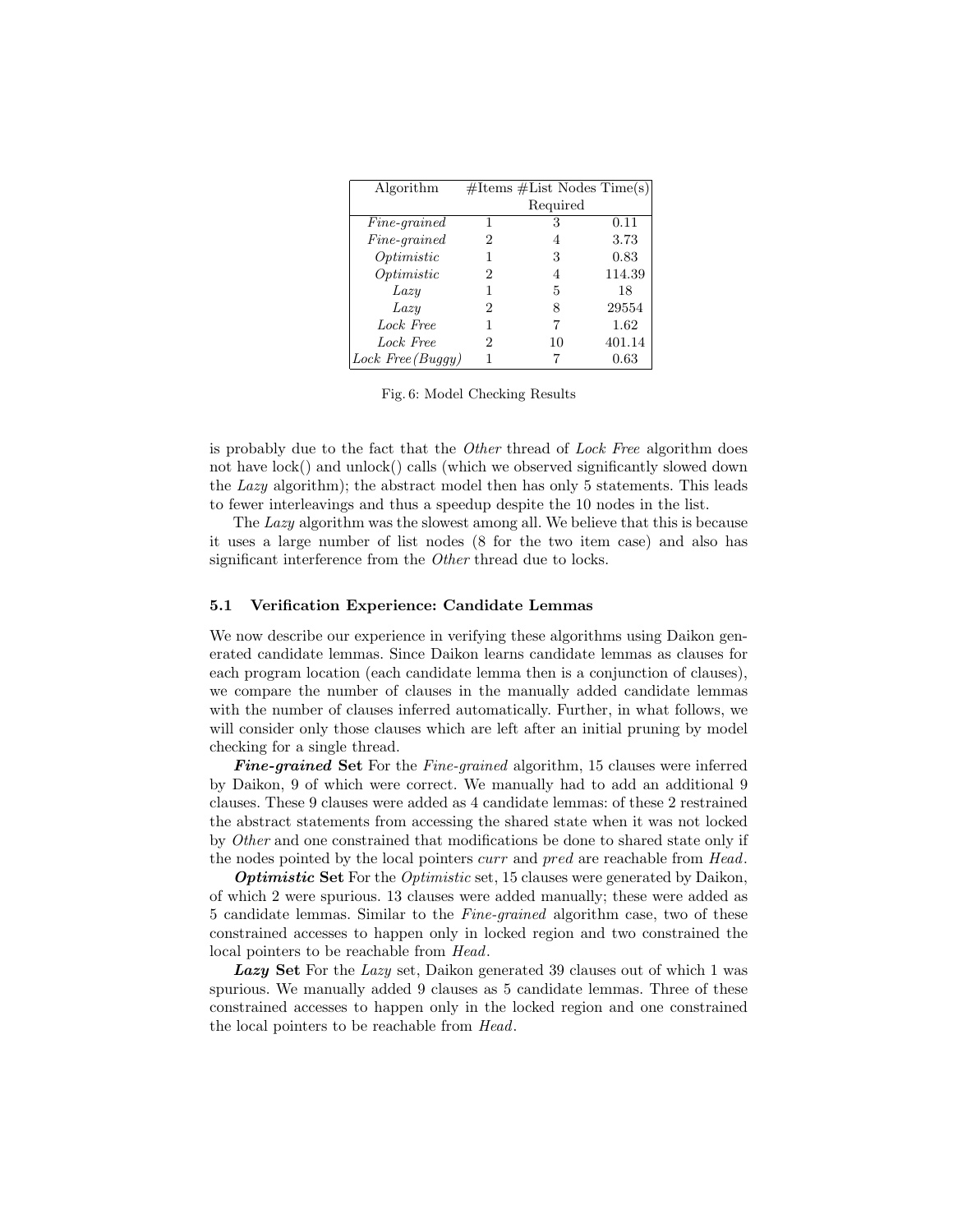Lock Free Set In the Lock Free case, our candidate lemma generation scheme had limited success: we had a large number of spurious clauses. The total number of generated clauses which model check for single thread case is 29. Out of these, only 7 carried through and thus are of help in the proof. The rest of the clauses were falsified. The total number of manually added clauses was 23, from 5 manually added candidate lemmas.

Specific Candidate Lemmas for Lazy Remove: We now describe the specific lemmas which we added for the Remove method of the Lazy set algorithm shown in Figure 3d. As can be seen from the pseudocode, the Remove method modifies the shared state (list nodes) in lines 3 and 5. Since the CMP method discards all the local updates in constructing the environment abstraction (shown in Figure 5), lemmas are needed only for the rules corresponding to these lines for refinement.

The first set of candidate lemmas are the ones which describe the relationships between the thread variables while making updates. As discussed in the previous section, such lemmas are learned by using Daikon. For example, an important lemma in this category is that when the rule corresponding to line 3 of the Remove method is fired, the node pointed by *curr* is next to that pointed by pred and that by entry is next to curr. Other examples include lemmas which compare the values of the key fields of nodes pointed by pred, curr and entry variables.

The second set of candidate lemmas are concerned with synchronization. For the rules corresponding to line number 3 and 5, the variables pred and curr must be locked by the calling thread at the time of execution of the rules. While these lemmas had to be added manually, they can potentially be added automatically since the only information required is whether the variables should be locked or not. For concurrent data structures, the lock scopes are known statically.

Finally, the last candidate lemma which we had to manually add was for the rule corresponding to line 5. This lemma stated that when the node pointed by curr is being removed from the list, it should be marked.

Discussion We observed that the manually added candidate lemmas, particularly for Fine-grained, Lazy and Lock Free algorithms, had a very similar structure, and had information which could be inferred from a single thread. This strongly motivates further research on exploring even better techniques for inferring lemmas from a single thread.

# 6 Conclusion and Future Work

In this paper we presented a case study of parameterized model checking of concurrent data structures. In particular, we have shown how concurrent list based set data structures can be model checked for an unbounded number of threads by leveraging an important parameterized model checking based technique. We have also shown how the manual effort involved in the parameterized model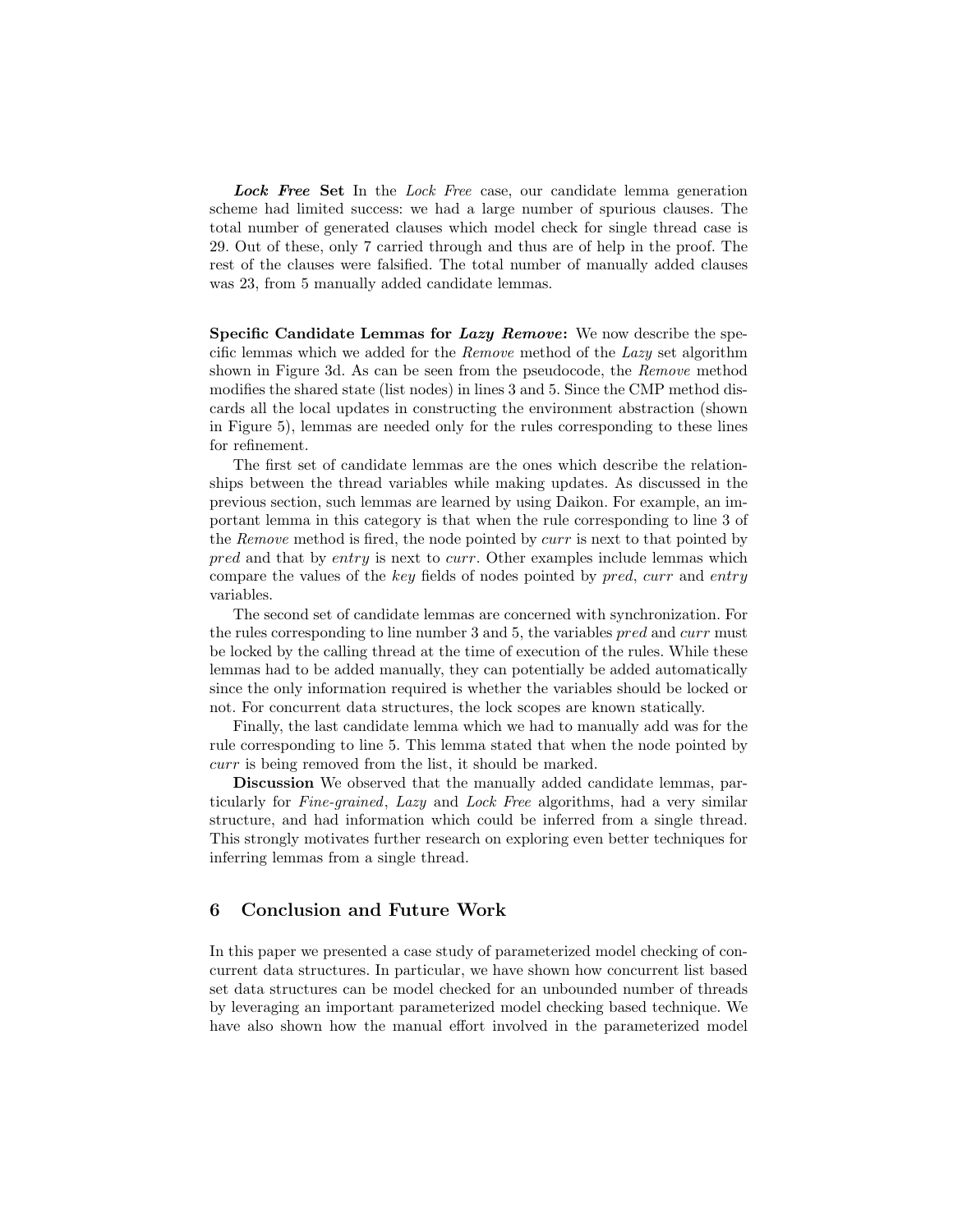checking using the CMP method can be reduced by mining invariants from the execution trace of a single thread.

Our work opens up interesting future research directions. First, it suggests experimental exploration for better invariant generation approaches which can capture most of the lemmas required by the CMP method based verification loop. In particular, we believe that better candidate lemmas can be generated by leveraging higher level specifications like those used for program sketching. Second, it highlights the need for generic data structure abstractions, which can be integrated with the CMP method to model check the data structures for an unbounded size and with an unbounded number of threads accessing them. This is essential for full formal verification.

# References

- 1. Berdine, J., Lev-Ami, T., Manevich, R., Ramalingam, G., Sagiv, M.: Thread quantification for concurrent shape analysis. In: Proceedings of the 20th international conference on Computer Aided Verification. pp. 399–413. CAV '08, Springer-Verlag, Berlin, Heidelberg (2008)
- 2. Calcagno, C., Parkinson, M., Vafeiadis, V.: Modular safety checking for fine-grained concurrency. In: In SAS. LNCS. The MIT Press (2007)
- 3. Cern´y, P., Radhakrishna, A., Zufferey, D., Chaudhuri, S., Alur, R.: Model checking of linearizability of concurrent list implementations. In: Computer Aided Verification. pp. 465–479 (2010)
- 4. Chou, C.T., Mannava, P.K., Park, S.: A simple method for parameterized verification of cache coherence protocols. In: Proc. FMCAD) (2004)
- 5. Colvin, R., Groves, L., Luchangco, V., Moir, M.: Formal verification of a lazy concurrent list-based set. In: In 18th CAV. pp. 475–488. Springer (2006)
- 6. Ernst, M.D., Perkins, J.H., Guo, P.J., McCamant, S., Pacheco, C., Tschantz, M.S., Xiao, C.: The Daikon system for dynamic detection of likely invariants. Science of Computer Programming 69(1–3), 35–45 (Dec 2007)
- 7. Harris, T.L.: A pragmatic implementation of non-blocking linked-lists. In: Proceedings of the 15th International Conference on Distributed Computing. pp. 300– 314. DISC '01, Springer-Verlag, London, UK, UK (2001), http://dl.acm.org/ citation.cfm?id=645958.676105
- 8. Heller, S., Herlihy, M., Luchangco, V., Moir, M., Scherer, W., Shavit, N.: A lazy concurrent list-based set algorithm. In: Proc. of the 9th International Conference On Principles Of Distributed Systems. pp. 3–16 (2005)
- 9. Herlihy, M., Shavit, N.: The Art of Multiprocessor Programming. Morgan Kaufmann Publishers Inc., San Francisco, CA, USA (2008)
- 10. Herlihy, M.P., Wing, J.M.: Linearizability: a correctness condition for concurrent objects. ACM Trans. Program. Lang. Syst. 12, 463–492 (July 1990)
- 11. Kristic, S.: Parameterized system verification with guard strengthening and parameter abstraction. 4th Int. Workshop on Automatic Verification of Finite State Systems (2005)
- 12. Lea, D.: The java.util.concurrent synchronizer framework. Sci. Comput. Program. 58, 293–309 (December 2005), http://dl.acm.org/citation.cfm?id=1127037. 1127039